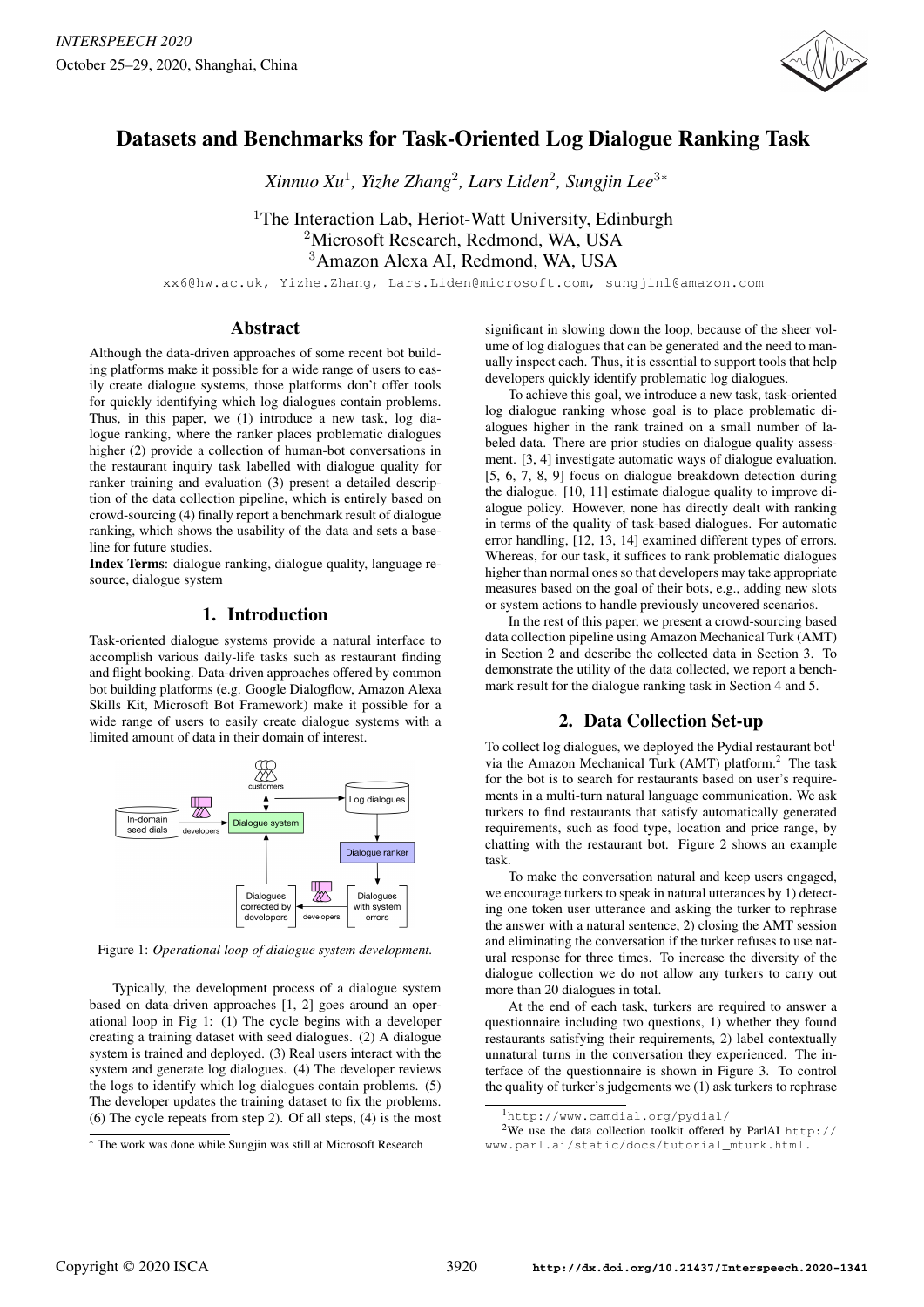

Figure 2: *The opening interface of the collection task.*

their feedback if their judgements follow incorrect formats, (2) automatically collect unnatural turns in which the bot fails to understand the turker's utterance and require turkers to regenerate their judgements that miss the seed unnatural turns, (3) close the AMT session and eliminate the conversation if the turker refuses to offer qualified judgements for more than three times.

### 3. Dataset Description

From the collected dialogues, we label successful dialogues without any contextually unnatural turns as 0 (normal dialogue), and the rest as 1 (problematic dialogue). In general, we collected 1470 normal dialogues and 1896 problematic dialogues, with average dialogue length as 5.87 turns, 8.28 turns respectively. Examples are shown in Table 1.

Fig 4, 5, 6 show the distribution of the number of sentences, number of tokens in user utterances, utterance repetition rate of the problematic and normal dialogues respectively. The repetition rate is calculated per dialogue by  $1 - N^u/N$ , where  $N^u$ and N denote the number of unique sentences and the number of sentences in a dialogue respectively. It is obvious that normal dialogues are more efficient (shorter dialogue length and lower repetition rate) with higher user engagement (longer user utterances). We randomly split the corpus into train/validation/test sets (normal dialogues 1321/100/200; problematic dialogues 1029/100/200).

# 4. Benchmarks

A dialogue ranker aims to assign higher scores to problematic dialogues than normal ones so that developers may quickly identify problematic dialogues in the ranked list of log dialogues. Formally, given a dialogue D where,

$$
\mathbf{D} = \{S_1, U_1, S_2, \cdots, U_{n-1}, S_n\}
$$

a dialogue ranker  $\psi$  produces a score of **D** being problematic where  $S_i$  and  $U_i$  are the system and user utterance in  $i^{th}$  turn, respectively.<sup>3</sup> To train the dialogue ranker  $\psi$ , we formulate the ranking task as binary classification where problematic and normal dialogues correspond to positive and negative classes, respectively. We optimize the cross-entropy objective:

$$
\mathcal{L}_{\text{xent}} = \frac{1}{N} \sum_{i=1}^{N} [y_i \log \hat{y}_i + (1 - y_i) \log(1 - \hat{y}_i)]
$$

where  $\hat{y}_i = 1/(1+\exp(-\psi(\mathbf{D}_i))$  and  $y_i = 1$  for positive class and 0 otherwise. We apply two document classification models for the dialogue ranking task.

#### 4.1. BiLSTM+MLP:

Fig 7 shows the structure of the BiLSTM+MLP. We first use a bidirectional Long short-term memory (Bi-LSTM) [15] to encode utterances in dialogue D:

$$
\textbf{D}^{emb} = \{S^{emb}_1, U^{emb}_1, S^{emb}_2, \cdots, U^{emb}_{n-1}, S^{emb}_n\}
$$

where  $S_i^{emb} = Bi$ -LSTM $(S_i)$  and  $U_i^{emb} = Bi$ -LSTM $(U_i)$ . After that, we apply a Feed-Forward Network (FFN) followed by a sigmoid activation to each pair of system-user utterances to measure the consistency of adjacency pairs:

$$
A_i = \text{sigmoid}(FFN_{pair}([X_i^{emb}, Y_i^{emb}])) \tag{1}
$$

where  $(X_i^{emb}, Y_i^{emb})$  is either  $(S_i^{emb}, U_i^{emb})$  or  $(U_i^{emb}, S_{i+1}^{emb})$ . Finally, the ranker  $\psi$  produces a ranking score for the dialogue based on the consistency scores:

 $\psi(\mathbf{D}) = \text{sigmoid}(FFN_{pred}([A_1, \cdots, A_{n-1}]))$  (2)

Note that the FFNs in Eq 1 and Eq 2 are using two different sets of parameters.

#### 4.2. HierAttn:

Inspired by [16], we adopt Hierarchical Attention (HierAttn) for the dialogue ranking. Fig 8 shows the structure for the HierAttn. We first use a Bi-LSTM to encode each utterance. Then the embedding for an utterance is calculated as a weighted sum of the contextual word representations. For example, the embedding  $S_i^{emb}$  for the system utterance in the *i*th turn is:

$$
u_{it} = \tanh\left(W_w h_{it} + b_w\right) \tag{3}
$$

$$
\alpha_{it} = \frac{\exp\left(u_{it}^{\top} u_w\right)}{\sum_j \exp\left(u_{ij}^{\top} u_w\right)}\tag{4}
$$

$$
S_i^{emb} = \sum_t \alpha_{it} h_{it} \tag{5}
$$

where  $h_{it} = \left[\overrightarrow{h}_{it}, \overleftarrow{h}_{it}\right]$  is the word annotations, a concatenation of the hidden states of the Bi-LSTM.  $W_w$  and  $b_w$  are parameters for the non-linear transition. Word context vector  $u_w$  is randomly initialized and jointly learned during training.

We introduce the same structure with different parameters to map the utterance embeddings to a document embedding:

$$
u_i = \tanh\left(W_s h_i + b_s\right) \tag{6}
$$

$$
\alpha_i = \frac{\exp\left(u_i^\top u_s\right)}{\sum_j \exp\left(u_j^\top u_s\right)}\tag{7}
$$

$$
v = \sum_{i} \alpha_i h_i \tag{8}
$$

<sup>3</sup>One turn consists of a pair of system and user utterances.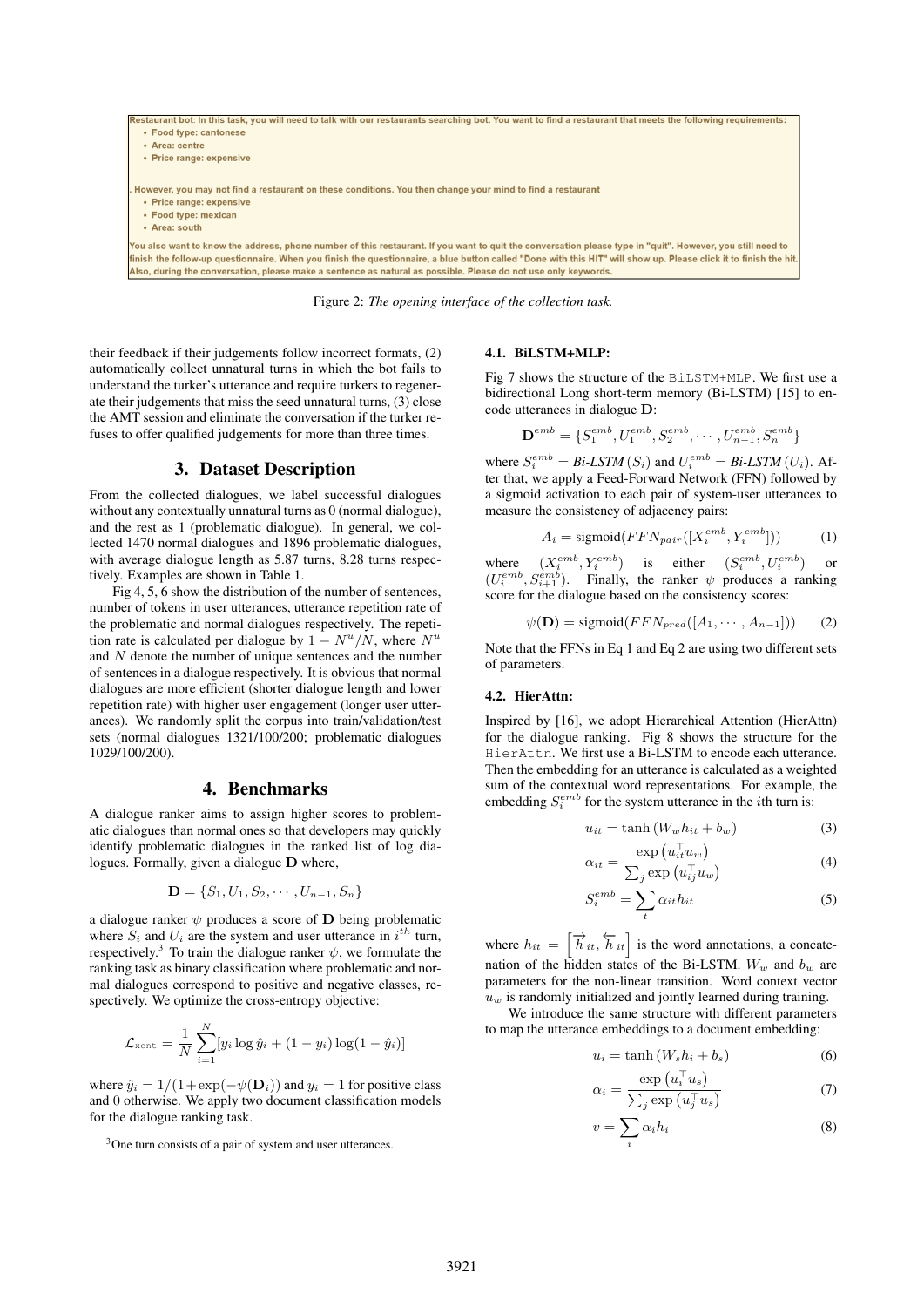

Figure 3: *The ending interface of the collection task.*



Figure 4: *Average length of dialogues in problematic and normal set.*



Figure 5: *Average length of user utterances in problematic and normal set.*



Figure 6: *Repeat rate of dialogues in problematic and normal set.*



Figure 8: *Structure for Hierarchical Attention.*

is using the publicly available Allen $NLP<sup>4</sup>$  framework [18]. HierAttn is implemented on Keras<sup>5</sup>.

We use ranking metrics Precision at k (*P@K*) for evaluation, which corresponds to the number of problematic dialogues in the top  $k$  ranked options.

An alternative avenue can be to leverage off-the-shelf dialogue quality classifiers which are trained on open-domain corpora such as dialogue breakdown detection challenge systems in DSTC6  $[19]$ . <sup>6</sup> In fact, if off-the-shelf models work



Figure 7: *Structure for BiLSTM+MLP.*

where the document embedding  $v$  is the weighted sum of the contextual utterance representations that is a concatenation of the hidden states of the sentence-level Bi-LSTM.  $W_s$  and  $b_s$  are parameters for the non-linear transition and  $u_s$  is the document context vector.  $\psi(\mathbf{D})$  is calculated as sigmoid( $FFN(v)$ ).

### 5. Experiments and results

We test the two dialogue rankers on the 400-instance balanced test set. To get stable and convincing results, we randomly sample balanced training sets (1000 problematic dialogues and 1000 normal dialogues) for 10 times and train dialogue rankers on each set. Then we report average performance for each ranker over 10 models.

For both models, the vocabulary size is 150 and the dimension of word embeddings is 64. All bidirectional RNNs are one layer LSTM of size 64. Adam optimizer [17] is used to update the parameters with a learning rate 0.001. BiLSTM+MLP

<sup>4</sup>https://allennlp.org

<sup>5</sup>The HierAttn is based on code https://github.com/ richliao/textClassifier

<sup>6</sup>https://github.com/dbd-challenge/dbdc3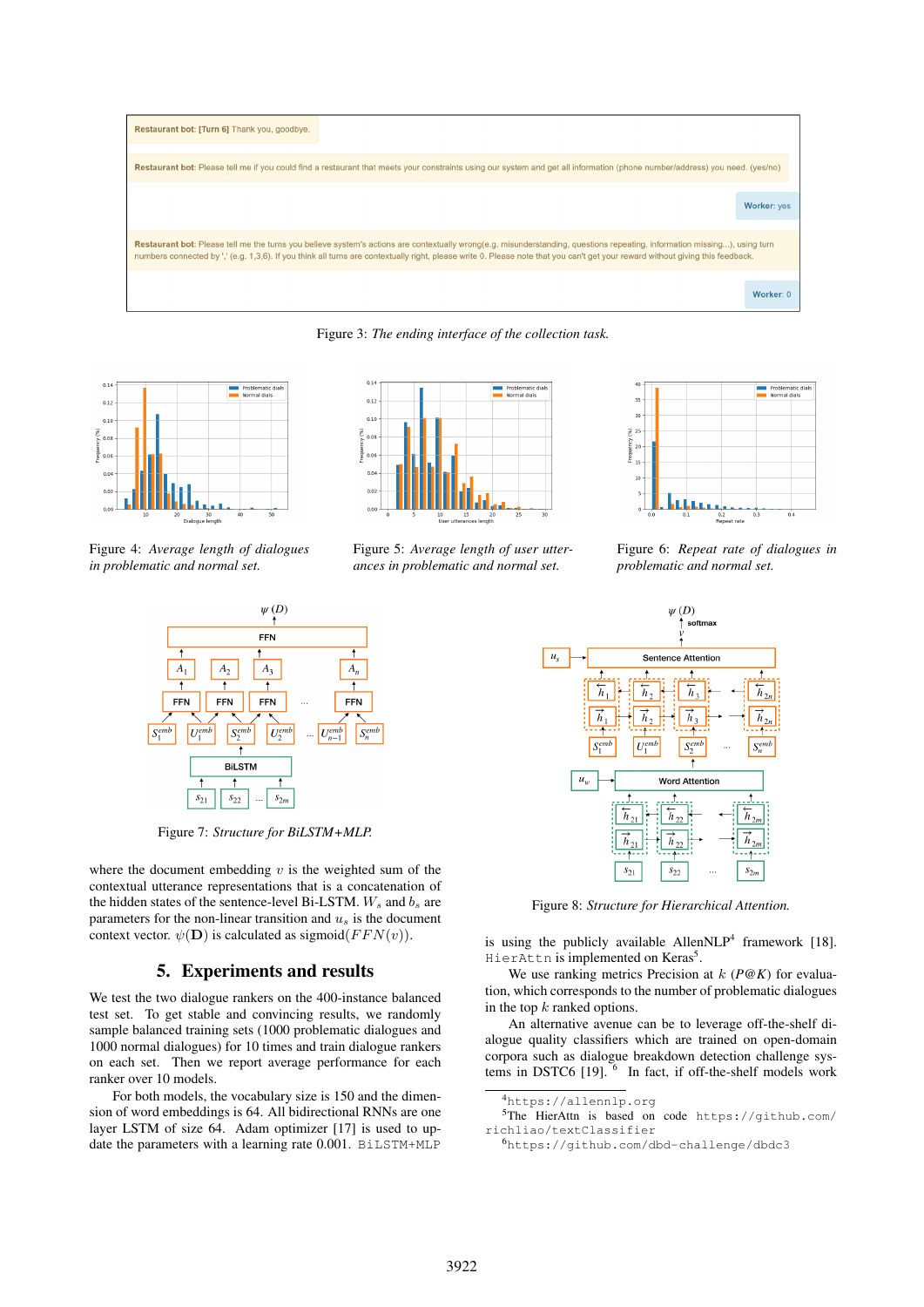Table 1: *One normal and one problematic examples in the labelled corpus.*

| One normal example in the labelled corpus                                                                                        |
|----------------------------------------------------------------------------------------------------------------------------------|
| SYS: hello, welcome to the restaurant finding system. how may i help you?                                                        |
| <b>USER</b> : hi i ' m looking for a restaurant.                                                                                 |
| SYS: what part of town do you have in mind?                                                                                      |
| USER: the east part of town please.                                                                                              |
| SYS: what kind of food would you like?                                                                                           |
| USER: i'd like chinese food please.                                                                                              |
| SYS: yu garden is a nice place, it serves chinese food and it is in the east part of town.                                       |
| <b>USER:</b> what is the phone number?                                                                                           |
| SYS: yu garden is a nice place their phone number is 0 1223 248882.                                                              |
| <b>USER:</b> what is the address?                                                                                                |
| SYS: yu garden is a nice place their address is 529 newmarket road fen ditton.                                                   |
| <b>USER:</b> thank you                                                                                                           |
| SYS: thank you, goodbye.                                                                                                         |
| One problematic example in the labelled corpus                                                                                   |
| SYS: hello, welcome to the restaurant finding system. how may i help you?                                                        |
| USER: hello i would really like to eat some cheap indian tonight                                                                 |
| SYS: what part of town do you have in mind?                                                                                      |
| USER: i would really like to eat in the centre of town                                                                           |
| SYS: i am sorry but there is no place, in the expensive price range, serving corsica food and in the area of centre.             |
| USER: i would really like so indian thats cheap in the centre of town                                                            |
| SYS: the gandhi is a nice place, it is in the cheap price range, it is in the centre of town and it serves indian food.          |
| USER: thats great, have you got a contact number?                                                                                |
| SYS: what part of town do you have in mind?                                                                                      |
| <b>USER</b> : the centre of town                                                                                                 |
| SYS: efes restaurant is a nice place, it is in the centre of town, it is in the moderate price range and it serves turkish food. |
| <b>USER</b> : i want to eat at the gandhi have you got the address?                                                              |
| SYS: the gandhi is a nice place their address is 72 regent street city centre.                                                   |
| <b>USER</b> : thank you, have you got a phone number for the gandhi?                                                             |
| SYS: the gandhi is a nice place their phone number is 0 1223 353942.                                                             |
| <b>USER</b> : thanks                                                                                                             |
| SYS: chiquito restaurant bar is a nice place, it serves mexican food, it is in the expensive price range and                     |
| it is in the south part of town.                                                                                                 |
| <b>USER:</b> quit                                                                                                                |
| SYS: thank you, goodbye.                                                                                                         |

well without requiring any domain-specific data, one would not have to collect domain-specific data to train ranking models. Since the DBDC3 model operates at the utterance level, we aggregate the utterance scores to obtain a dialogue-level score. Based on our experiments, we choose to use a model trained on the collection of four challenge datasets (CIC<sub>115</sub>, IRIS<sub>100</sub>, TKTK<sub>-100</sub>, Y<sub>1-100</sub>) and aggregate the utterance scores through summation.

### 5.1. Results and Discussion

- DBDC3 *vs.* Supervised models*:* Table 2 shows that the ranker that is trained on existing open-domain corpora does not work as well as the models specifically trained on a task-oriented corpus, indicating that the use of domain-relevant data is crucial in obtaining high performance.
- BiLSTM+MLP vs. HierAttn: Table 2 shows that except for the P@30, HierAttn is either same with or outperforms BiLSTM+MLP. Both models achieve over 90% precision in top ranked dialogues (top50). It approves that rankers trained on the small dialogue set collected by the pipeline described in the Section 2 are helpful for developers to discriminate problematic dialogues in practical. However, the accuracy drops when  $k$  is over

100. It shows the challenges of the task-oriented dialogue ranking task.

|  | Table 2: Evaluation result: precision $@k$ , corresponds to the |  |
|--|-----------------------------------------------------------------|--|
|  | number of problematic dialogues in the top k ranked options.    |  |

| Precision@ | 10   | 20   | 30   | 40   |
|------------|------|------|------|------|
| DBDC3      | .700 | .800 | .800 | .825 |
| BiLSTM+MLP | 1.00 | .975 | .953 | .937 |
| HierAttn   | 1.00 | .985 | .943 | .937 |
|            |      |      |      |      |
| Precision@ | 50   | 100  | 150  | 200  |
| DBDC3      | .800 | .720 | .713 | .655 |
| BiLSTM+MLP | .906 | .829 | .769 | .736 |

# 6. Conclusions

In this paper, we introduced a new log dialogue ranking task and described an entirely crowd-sourcing based data collection pipeline. The initial benchmark results show the utility of the collected corpus in training a ranker with high performance. To facilitate further research on the log dialogue ranking task, we release the collected data and the software at https://github.com/XinnuoXu/DRank. Our future work includes exploring unsupervised data augmentation techniques to effectively reduce the cost of data collection.